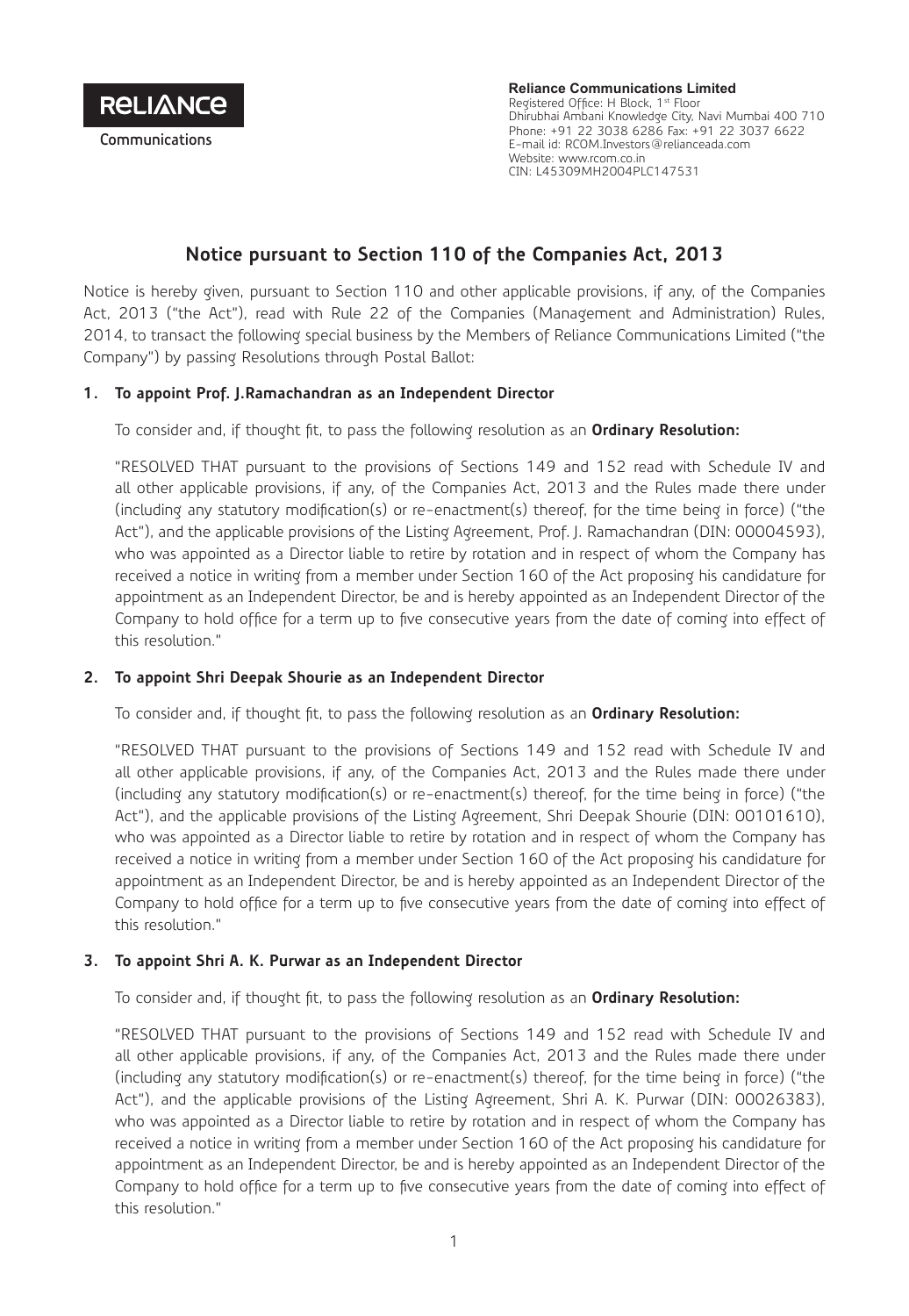### **4. To appoint Shri R. N. Bhardwaj as an Independent Director**

To consider and, if thought fit, to pass the following resolution as an **Ordinary Resolution:** 

"RESOLVED THAT pursuant to the provisions of Sections 149 and 152 read with Schedule IV and all other applicable provisions, if any, of the Companies Act, 2013 and the Rules made there under (including any statutory modification(s) or re-enactment(s) thereof, for the time being in force) ("the Act"), and the applicable provisions of the Listing Agreement, Shri R. N. Bhardwaj (DIN: 01571764), who was appointed as an Additional Director pursuant to the provisions of Section 260 of the Companies Act,1956, which corresponds to Section 161 of the Act and the Articles of Association of the Company and who holds office up to the date of ensuing Annual General Meeting and in respect of whom the Company has received a notice in writing from a member under Section 160 of the Act proposing his candidature for appointment as an Independent Director, be and is hereby appointed as an Independent Director of the Company to hold office for a term up to five consecutive years from the date of coming into effect of this resolution."

#### **5. To appoint Smt. Manjari Kacker as a Director**

To consider and, if thought fit, to pass the following resolution as an **Ordinary Resolution:**

"RESOLVED THAT pursuant to the provisions of Section 149 and 152 and all other applicable provisions, if any, of the Companies Act, 2013 and the Rules made there under (including any statutory modification(s) or re-enactment(s) thereof, for the time being in force) ("the Act"), Smt. Manjari Kacker (DIN: 06945359), in respect of whom the Company has received a notice in writing from a member under Section 160 of the Act proposing her candidature for appointment as a Director, be and is hereby appointed as a Director of the Company, liable to retire by rotation."

#### **6. Private Placement of Non-Convertible Debentures**

To consider and, if thought fit, to pass the following resolution as a **Special Resolution:**

"RESOLVED THAT pursuant to the provisions of Section 42, 71 and all other applicable provisions, if any, of the Companies Act, 2013 read with the Rules made there under (including any statutory modification(s) or re-enactment(s) thereof, for the time being in force) ("the Act"), the Securities and Exchange Board of India (Issue and Listing of Debt Securities) Regulations, 2008, as amended, the Listing Agreements entered into by the Company with the Stock Exchanges where the securities of the Company are listed and / or any other Rules / Regulations / Guidelines, if any, prescribed by the Securities and Exchange Board of India, Reserve Bank of India, Stock Exchanges and / or any other statutory / regulatory authority / body, and subject to the provisions of the Memorandum and Articles of Association of the Company, the Board of Directors of the Company (hereinafter referred to as 'the Board' which term shall be deemed to include any Committee which the Board may have constituted or hereinafter constitute to exercise its powers including the powers conferred by this resolution), be and is hereby authorised to create, offer, invite to subscribe, issue and allot, from time to time, in one or more tranches and / or in one or more series, secured / unsecured / redeemable Non-Convertible Debentures (hereinafter referred to as the "NCDs"), on private placement basis, for such amount(s) as the board may in its absolute discretion determine; provided that the aggregate amount of such NCDs shall be within the overall borrowing limits of the Company, as approved by the Members from time to time under Section 180(1)(c) or other applicable provisions of the Act.

RESOLVED FURTHER THAT for the purpose of giving effect to this resolution, the Board be and is hereby authorised to determine in its absolute discretion the terms and quantum of issue of each series including the consideration and utilisation of proceeds, class of investors and to do all such acts and things and deal with all such matters and take all such steps as may be necessary to give effect to this resolution."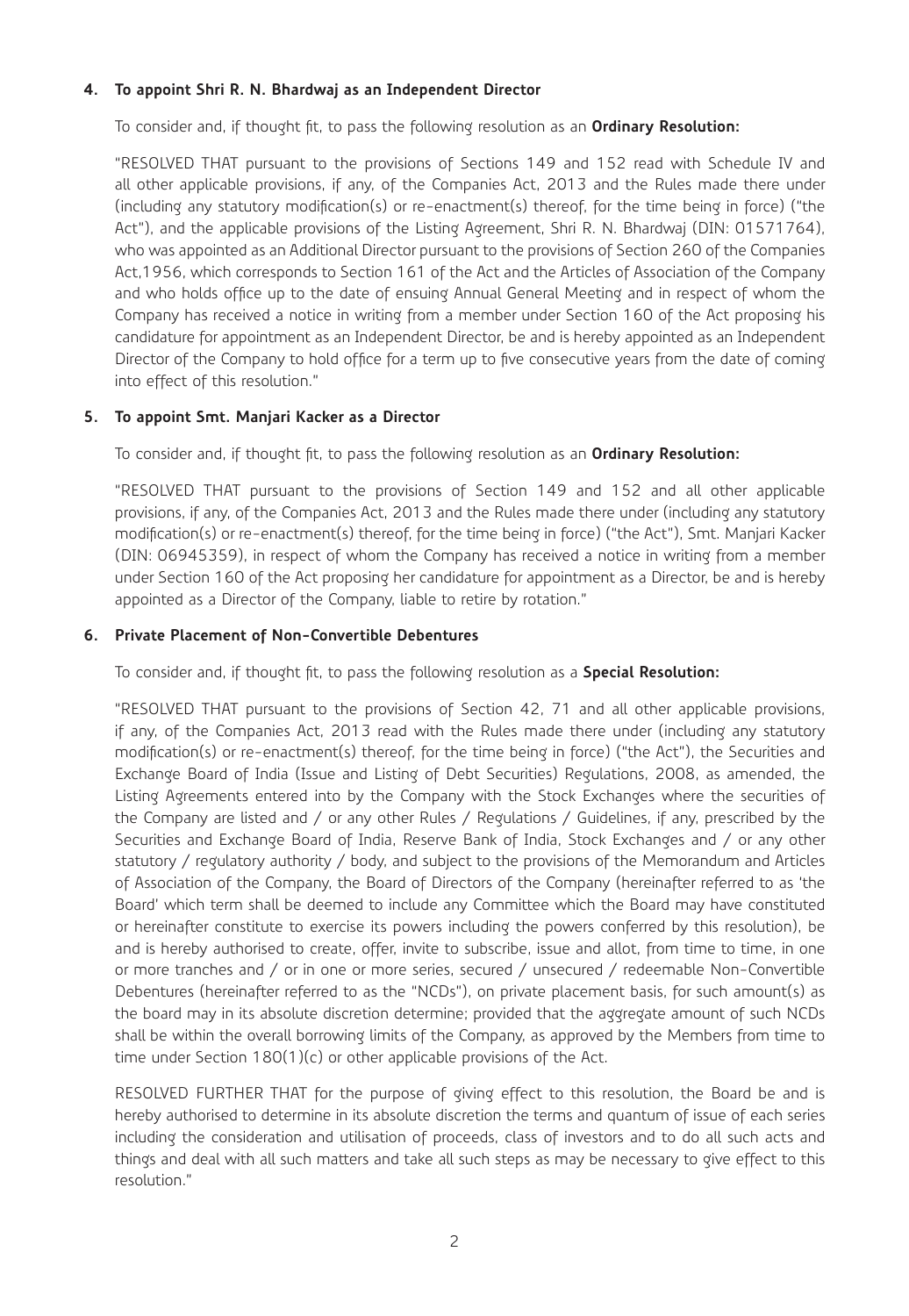#### **7. Borrowing limits of the Company**

To consider and, if thought fit, to pass the following resolution as a **Special Resolution:**

"RESOLVED THAT in supersession of the ordinary resolution passed by the Members on July 17, 2007, and pursuant to Section 180(1)(c) and all other applicable provisions, if any, of the Companies Act, 2013 read with the Rules, if any, made there under (including any statutory modification(s) or reenactment(s) thereof, for the time being in force) ("the Act") and provisions of the Articles of Association of the Company, the Board of Directors of the Company (hereinafter referred to as 'the Board' which term shall include any Committee which the Board may constitute to exercise its powers, including the powers conferred by this Resolution) be and is hereby authorised to borrow any sum or sums of money, in Indian Rupees and / or in any foreign currency from time to time, at its discretion, for the purpose of the business of the Company or such other approved purpose, which together with the monies already borrowed by the Company (apart from temporary loans obtained / to be obtained from the Company's Bankers in the ordinary course of business) may at any time exceed upto four times of the then paid up share capital of the Company and its free reserves and that the Board be and is hereby empowered and authorised to arrange or finalise the terms and conditions of all such monies to be borrowed from time to time as to interest, repayment, security or otherwise as it may in its absolute discretion determine.

RESOLVED FURTHER THAT the Board be and is hereby authorised to execute such agreements undertakings and other documents and to do all such acts, deeds and things as may be necessary for giving effect to this resolution."

#### **8. Creation of Charge / Mortgage on assets of the Company**

To consider and, if thought fit, to pass the following resolution as a **Special Resolution:**

"RESOLVED THAT in supersession of the ordinary resolution passed by the Members through Postal Ballot on March 31, 2006, and pursuant to Section 180(1)(a) and all other applicable provisions, if any, of the Companies Act, 2013 read with the Rules, if any, made there under (including any statutory modification(s) or re-enactment(s) thereof, for the time being in force) ("the Act") and any other applicable laws and provisions of the Articles of Association of the Company, Board of Directors of the Company (hereinafter referred to as 'the Board' which term shall be deemed to include any Committee which the Board may have constituted or hereinafter constitute to exercise its powers including the powers conferred by this resolution) be and is hereby authorised to mortgage and / or charge, in addition to the mortgages / charges created / to be created by the Company, in such form and manner and with such ranking and at such time and on such terms as the Board may in its absolute discretion determine, on all or any of the moveable and / or immovable properties of the Company, both present and future and / or the whole or any part of the undertaking(s) of the Company together with the power to take over the management of the business and concern of the Company in certain events of default, in favour of the Lender(s), Agent(s), Trustee(s) and other bodies / persons, to secure the borrowings of the Company and / or Company's subsidiaries / affiliates / associate companies, availed / to be availed by way of loan(s) (in foreign currency and / or rupee currency) and / or securities (comprising fully / partly Convertible Debentures and / or Non Convertible Debentures with or without detachable or non-detachable Warrants and / or secured premium notes and / or floating rates notes / bonds or other debt instruments), issued / to be issued by the Company, from time to time, subject to the limits approved under Section 180(1)(c) and all other applicable provisions, if any, of the Act, together with interest at the respective agreed rates, additional interest, compound interest in case of default, accumulated interest, liquidated damages, commitment charges, premia on prepayment, remuneration of the Agent(s) / Trustee(s), premium (if any) on redemption, all other costs, charges and expenses, including any increase as a result of devaluation / revaluation / fluctuation in the rates of exchange and all other monies payable by the Company in terms of the Loan Agreement(s) / Deed(s) and Agreement (s) / Debenture Trust Deed(s) or any other document, entered into / to be entered into between the Company and the Lender(s) / Agent(s) and Trustee(s), in respect of the said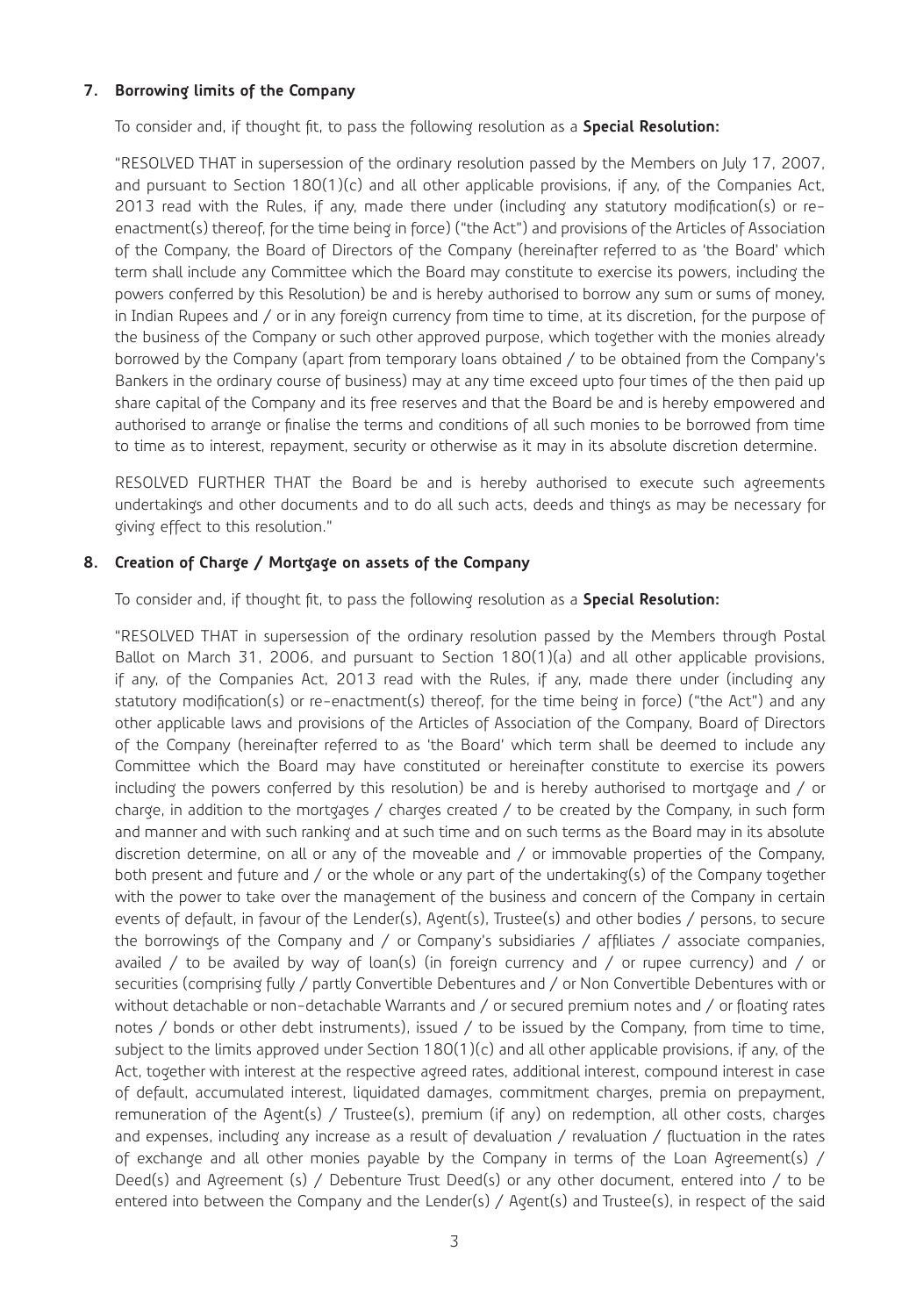loans / borrowings / securities and containing such specific terms and conditions and covenants in respect of enforcement of security as may be stipulated in that behalf and agreed to between the Board of Directors or Committee thereof and the Lender(s) / Agent(s) / Trustee(s) as the case may be.

RESOLVED FURTHER THAT for the purpose of giving effect to this resolution, the Board be and is hereby authorised to finalise, settle and execute such documents / deeds / writings / papers / agreements as may be required and to do all such acts, deeds, matters and things, as it may in its absolute discretion deem necessary, proper or desirable and to settle any question, difficulty or doubt that may arise in regard to creating mortgages / charges as aforesaid."

### **9. To approve the remuneration of the Cost Auditors for the financial year ending March 31, 2015**

To consider and, if thought fit, to pass the following resolution as an **Ordinary Resolution:**

"RESOLVED THAT pursuant to Section 148 and all other applicable provisions, if any, of the Companies Act, 2013 read with the Rules made there under (including any statutory modification(s) or reenactment(s) thereof, for the time being in force)("the Act"), M/s. V. J. Talati & Co., Cost Accountants (Firm Registration Number 00213) appointed as the Cost Auditors of the Company for audit of the cost accounting records of the Company for the financial year ending March 31, 2015, be paid remuneration of ` 2.50 lac (Rupees two lac fifty thousand only) per annum excluding service tax and out of pocket expenses, if any.

RESOLVED FURTHER THAT the Board of Directors of the Company be and is hereby authorised to do all acts and take all such steps as may be necessary, proper or expedient to give effect to this resolution."

#### **Registered Office:**

H Block, 1st Floor Dhirubhai Ambani Knowledge City Navi Mumbai 400 710 CIN:L45309MH2004PLC147531 Website: www.rcom.co.in

By Order of the Board of Directors For **Reliance Communications Limited**

> **Prakash Shenoy Company Secretary** ACS No. 14026

Place: Navi Mumbai Date : August 8, 2014

#### **NOTES:**

- 1. The Statement pursuant to Section 102 of the Companies Act, 2013 setting out material facts is annexed hereto.
- 2. The Postal Ballot Notice is being sent to all the Members, whose names appear on the Register of Members / List of beneficial owners as received from National Securities Depository Limited (NSDL) / Central Depository Services (India) Limited (CDSL) as on July 25, 2014.
- 3. The Board of Directors have appointed Shri Anil Lohia, Partner, M/s. Dayal & Lohia, Chartered Accountants as Scrutinizer for conducting postal ballot voting process in a fair and transparent manner.
- 4. In compliance with the provisions of Section 110 of the Companies Act, 2013 read with Rules made there under and Clause 35B of the Listing Agreement, the Company is pleased to provide e-voting facility for its Members of the Company to enable them to cast their votes on the resolutions electronically. **Kindly note that the Members can opt for only one mode of voting, i.e. either by physical postal ballot or e-voting. If you are opting for e-voting, then do not vote by physical postal ballot also**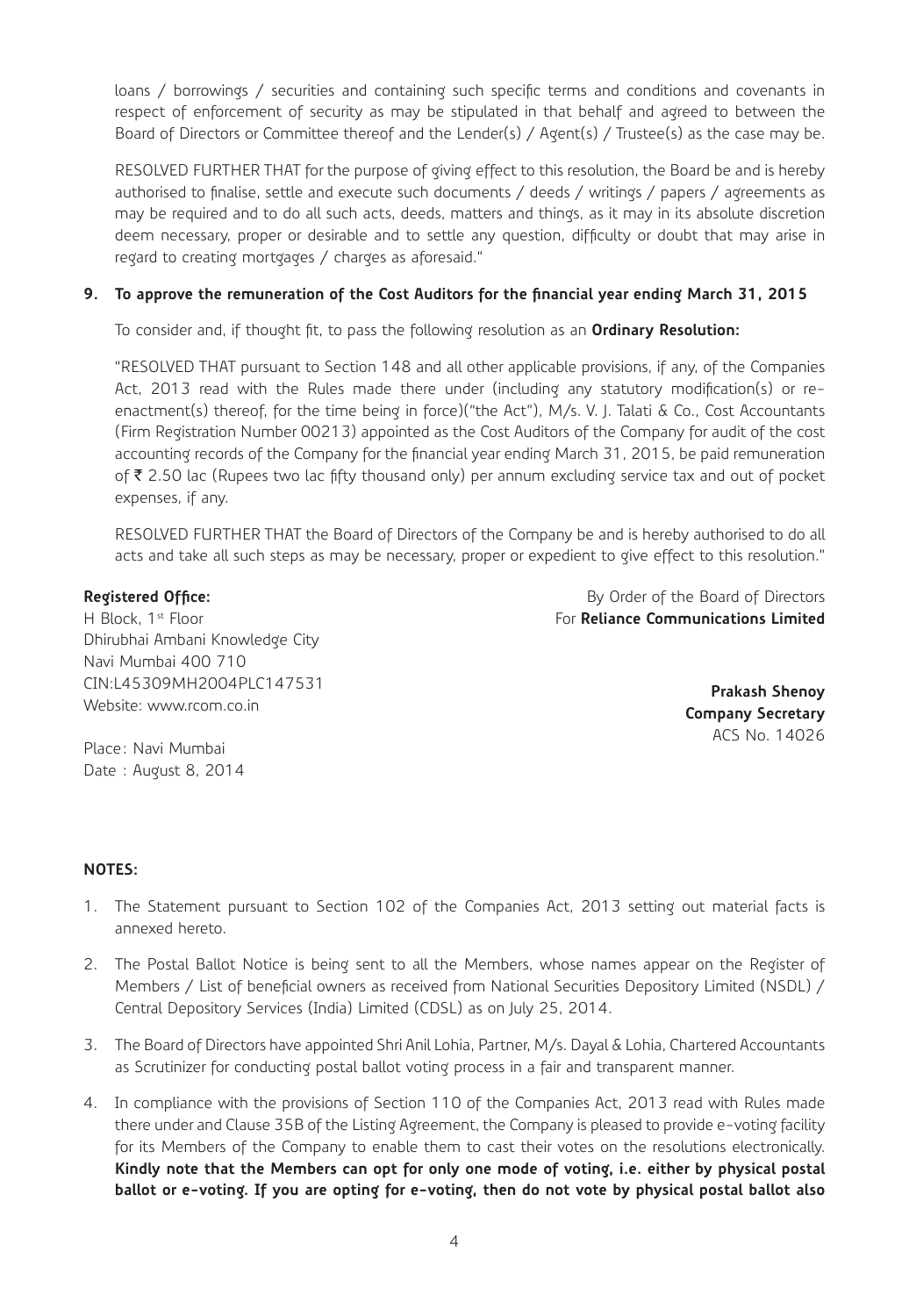**and vice versa. In case Members cast their vote by both physical postal ballot and e-voting, it may be noted that votes cast by them through valid physical postal ballot shall prevail and votes cast by e-voting will be treated as invalid.** Karvy Computershare Private Limited ("Karvy"), our Registrar and Transfer Agent will be facilitating e-voting to enable the Members to cast their votes electronically.

- 5. Members are requested to carefully read the instructions given in the enclosed Postal Ballot Form. Postal Ballot Form duly completed with the assent (for) or dissent (against), and signed should be returned directly to the Scrutinizer so as to reach the Scrutinizer not later than close of working hours on September 15, 2014 to be eligible for being considered, failing which, it will be strictly treated as if no reply has been received from the Member. The Scrutinizer will submit his report to the Chairman appointed by the Board after completion of the scrutiny and the results of postal ballot will be announced on or before September 16, 2014, at the Registered Office of the Company at H Block, 1st Floor, Dhirubhai Ambani Knowledge City, Navi Mumbai 400 710.
- 6. The resolutions shall be taken as passed effectively on the date of declaration of the result. The result of the Postal Ballot will be posted on the website of the Company at www.rcom.co.in.
- 7. Notice of Postal Ballot along with Postal Ballot Form containing the process, instructions and the manner of conducting e-voting is being sent electronically to all the Members whose email ID's are registered with the Company / Depository Participant(s). For Members who request for a hard copy and for those who have not registered their email addresses, physical copies of the same are being sent through the permitted mode.
- 8. Voting rights shall be reckoned on the paid up value of shares registered in the name of the Member as on July 25, 2014. Members can vote for their entire voting rights as per their discretion.
- 9. Relevant documents referred to in the accompanying Notice are open for inspection by the Members at the Registered Office of the Company on all working days, except Saturday between 11:00 a.m. and 1:00 p.m. up to September 15, 2014.
- 10. Members who have not registered their email addresses so far are requested to register their e-mail address so that they can receive the Annual Report and other communications from the Company electronically.

## **Statement pursuant to Section 102 of the Companies Act, 2013 to the accompanying Notice dated August 8, 2014.**

## **Item Nos. 1 to 5**

Prof. J. Ramachandran, Shri Deepak Shourie and Shri A. K. Purwar are Directors of the Company subject to retirement by rotation. Shri R. N. Bhardwaj was appointed by the Board of Directors as an Additional Director on August 29, 2013 pursuant to the provisions of Section 260 of the Companies Act, 1956, which corresponds to Section 161 of the Companies Act, 2013 ("the Act"). Shri R. N. Bhardwaj holds office up to the date of the ensuing Annual General Meeting. The above directors are Independent Directors within the meaning of Clause 49 of the Listing Agreement.

Pursuant to the provisions of Section 149 of the Act, every listed public company is required to have at least one-third of the total number of directors as Independent Directors, who are not liable to retire by rotation and shall hold office for a term up to five consecutive years on the Board of the Company.

Accordingly, it is proposed to seek approval of the Members to appoint Prof. J. Ramachandran, Shri Deepak Shourie, Shri A. K. Purwar and Shri R. N. Bhardwaj as Independent Directors of the Company under Section 149 of the Act and Clause 49 of the Listing Agreement, for a term up to five consecutive years as set out in the accompanying Notice.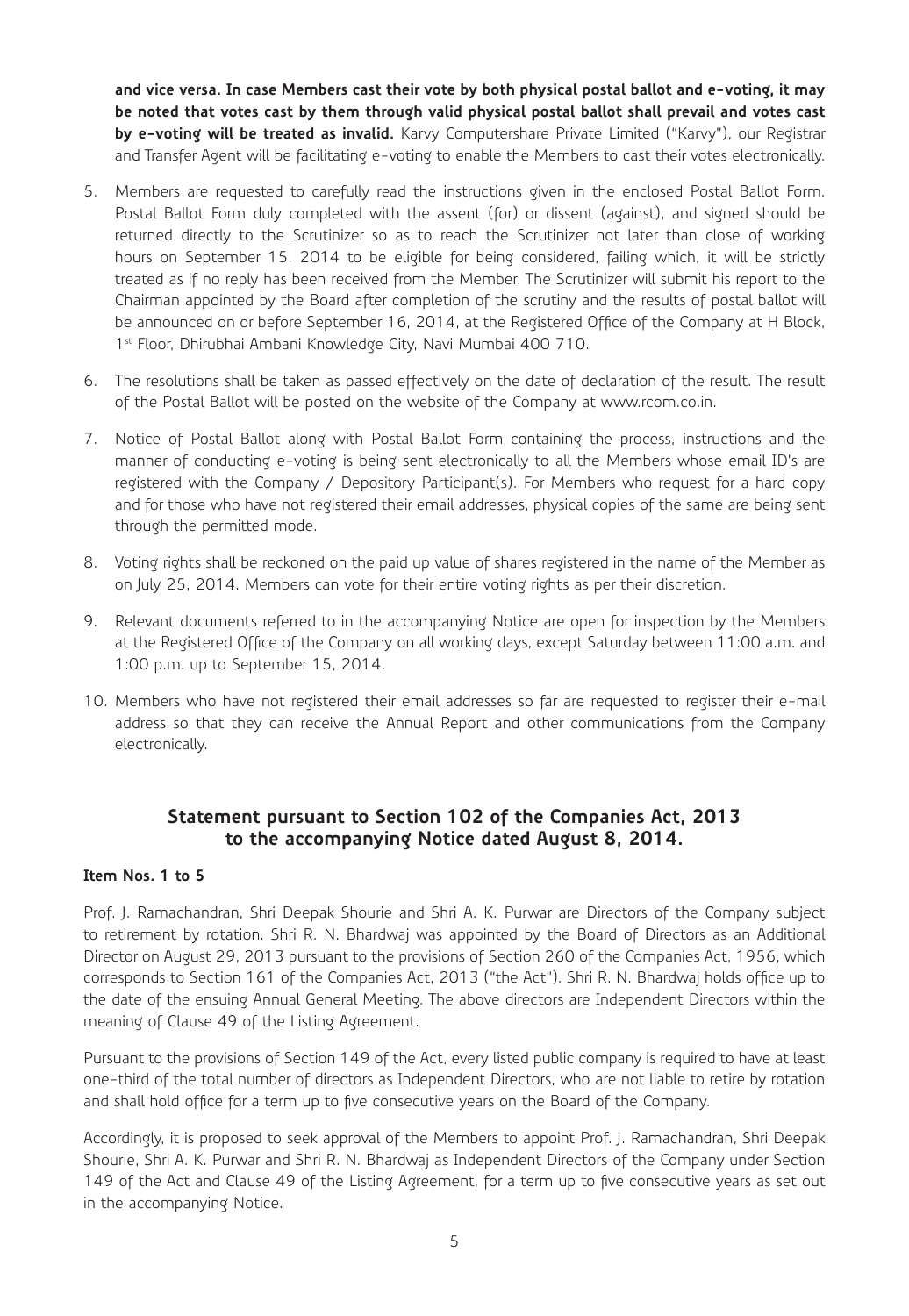Pursuant to Section 149 of the Act read with the Rules made there under and Clause 49 of the Listing Agreement, the Company needs to have a woman director on its Board.

Keeping in view the above, it is proposed to seek approval of the Members to appoint Smt. Manjari Kacker as Director on the Board of the Company, liable to retire by rotation.

As required under Section 160 of the Act, the Company has received notices in writing from members along with the requisite amount of deposit proposing the candidature of Prof. J. Ramachandran, Shri Deepak Shourie, Shri A. K. Purwar, Shri R. N. Bhardwaj and Smt. Manjari Kacker for their respective offices of Director of the Company.

The Nomination / Remuneration Committee of the Board of Directors of the Company has recommended the appointment of Prof. J. Ramachandran, Shri Deepak Shourie, Shri A. K. Purwar and Shri R. N. Bhardwaj as Independent Directors for a term up to five consecutive years and Smt. Manjari Kacker as Director liable to retire by rotation.

Prof. J. Ramachandran, Shri Deepak Shourie, Shri A. K. Purwar, Shri R. N. Bhardwaj and Smt. Manjari Kacker are not disqualified from being appointed as Directors in terms of Section 164 of the Act and have given their consent(s) to act as Director.

Prof. J. Ramachandran, Shri Deepak Shourie, Shri A. K. Purwar and Shri R. N. Bhardwaj, have given a declaration to the Board that they meet the criteria of independence as provided under Section 149(6) of the Act and the Rules made there under. In the opinion of the Board, each of these persons fulfil the conditions specified in the Act and the Rules framed thereunder for their respective appointment as Independent Directors and that they are independent of the management.

Brief profile of the aforesaid directors are given below:

**Prof. J. Ramachandran** is a Professor of Corporate Strategy and Policy at the Indian Institute of Management, Bengaluru. He is a Chartered Accountant and Cost Accountant and is a Fellow of the Indian Institute of Management, Ahmedabad. He is also on the Boards of Reliance Infratel Limited, Sasken Communication Technologies Limited, Redington (India) Limited and All Cargo Logistics Limited.

**Shri Deepak Shourie** holds a bachelor's degree in economics and has more than 39 years experience in general management with an emphasis on media, consumer goods and corporate affairs. He was the Executive Vice President and Managing Director of Discovery Communications of India and director in South Asia for BBC Worldwide Media Private Limited.

**Shri A. K. Purwar** holds a master's degree in commerce and a diploma in business administration. He was the former Chairman of State Bank of India and also former Managing Director of State Bank of Patiala. He is also on the Boards of Vardhman Textiles Limited, Jindal Steel and Power Limited, Jindal Power Limited, Apollo Tyres Limited, IL&FS Renewable Energy Limited, C & C Constructions Limited, Vardhman Chemtech Limited, Sri Kavery Medical Care (Trichy) Limited, IIFL Holdings Limited and ONGC Tripura Power Company Limited.

**Shri R. N. Bhardwaj** holds a master's degree in economics from the Delhi School of Economics and a diploma in industrial relations and personnel management from the Punjabi University, Patiala. He was the Chairman and Managing Director of Life Insurance Corporation of India. Shri R. N. Bhardwaj has also served as a member of the Securities Appellate Tribunal. He is also on the Boards of Reliance Infratel Limited, Jaiprakash Associates Limited, Jaiprakash Power Ventures Limited, Microsec Financial Services Limited, Jaypee Infratech Limited, Dhunseri Petrochem & Tea Limited, Milestone Capital Advisors Limited, Amtek Auto Limited, Rupa and Company Limited and SBI Life Insurance Company Limited.

**Smt. Manjari Kacker** holds master's degree in chemistry and diploma in business administration. She has more than 38 years experience in Taxation, Finance, Administration and Vigilance. She was Indian Revenue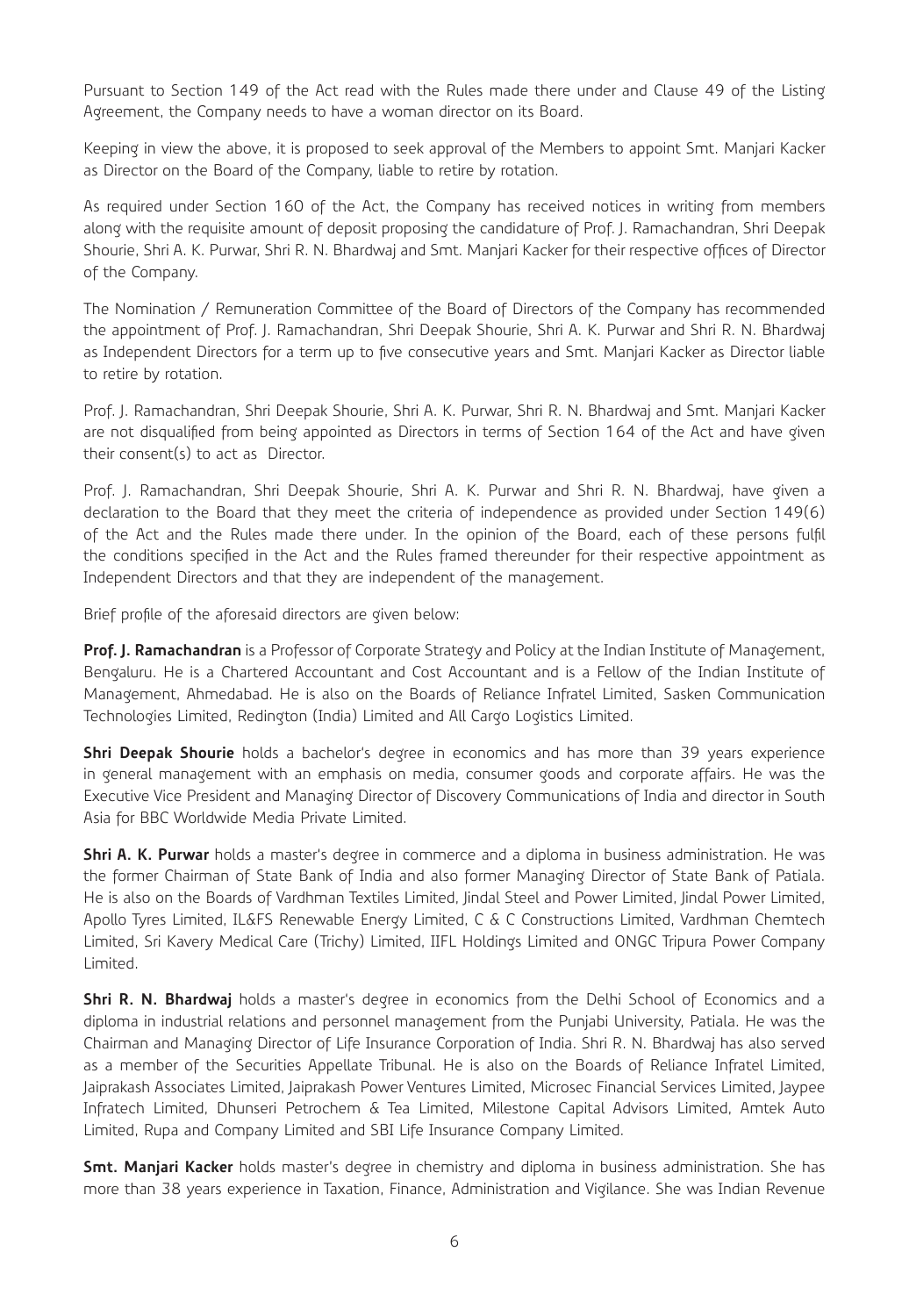Service batch of 1974. She held various assignments during her tenure in the tax department and was also the member of Central Board of Direct Taxes. She has also served as Functional Director (Vigilance and Security) in Air India and have also represented India in international conferences. Presently she is a director of Life Insurance Corporation of India.

Approval of the members is accordingly sought for the appointment of Prof. J. Ramachandran, Shri Deepak Shourie, Shri A. K. Purwar and Shri R. N. Bhardwaj as Independent Directors and Smt. Manjari Kacker as Director liable to retire by rotation, as set out in the resolution nos 1 to 5 of the accompanying Notice.

The terms and conditions of appointment of the above Directors shall be open for inspection by the Members at the Registered Office of the Company during normal business hours on any working days, excluding Saturday between 11.00 a.m. and 1.00 p.m. up to Monday, September 15, 2014.

Prof. J. Ramachandran, Shri Deepak Shourie, Shri A. K. Purwar, Shri R. N. Bhardwaj and Smt. Manjari Kacker are interested in the resolutions set out respectively at Item Nos. 1 to 5 of the Notice in regard to their respective appointments.

The relatives of Prof. J. Ramachandran, Shri Deepak Shourie, Shri A. K. Purwar, Shri R. N. Bhardwaj and Smt. Manjari Kacker may be deemed to be interested in the resolutions set out respectively at Item Nos. 1 to 5 of the Notice, to the extent of their equity shareholding interest, if any, in the Company.

Save and except the above, none of the other Directors, Key Managerial Personnel of the Company and their relatives are, in any way, concerned or interested, financially or otherwise, in these resolutions.

This statement may also be regarded as a disclosure under Clause 49 of the Listing Agreement with the Stock Exchanges.

The Board accordingly recommends the Ordinary Resolutions set out at Item Nos. 1 to 5 of the accompanying Notice for approval of the Members.

#### **Item No. 6**

As per the provisions of Section 42 of the Companies Act, 2013 read with the Rules made there under ("the Act"), a Company offering or making an invitation to subscribe to Securities on a private placement basis is required to obtain the approval of the Members by way of a Special Resolution. The Act provides that such approval can be obtained once in a year for all the offers or invitations for Non-Convertible Debentures (NCD's) to be issued during the year.

In order to augment long term resources in the ordinary course of business for such purposes as may be deemed necessary including for general corporate purpose, the Company may offer or invite subscriptions for secured / unsecured, redeemable NCD's, in one or more series / tranches, on private placement basis.

Accordingly, consent of the Members is sought by way of a Special Resolution as set out in Item No. 6 of the accompanying Notice. This resolution enables the Board of Directors of the Company to offer or invite subscription for NCDs, as may be required by the Company, from time to time, for a year from the date of the said resolution coming in to effect.

None of the Directors, Manager and Key Managerial Personnel and their relatives are, in any way, concerned or interested in the said resolution, except to the extent of their equity share holdings in the Company.

The Board accordingly recommends the Special Resolution set out at Item No. 6 of the accompanying Notice for the approval of the Members.

## **Item Nos. 7 and 8**

Provisions of Section 180(1)(a) and 180(1)(c) of the Companies Act, 2013 read with the Rules, if any, made there under ("the Act") provide that the Company shall not, except with the consent of Members by